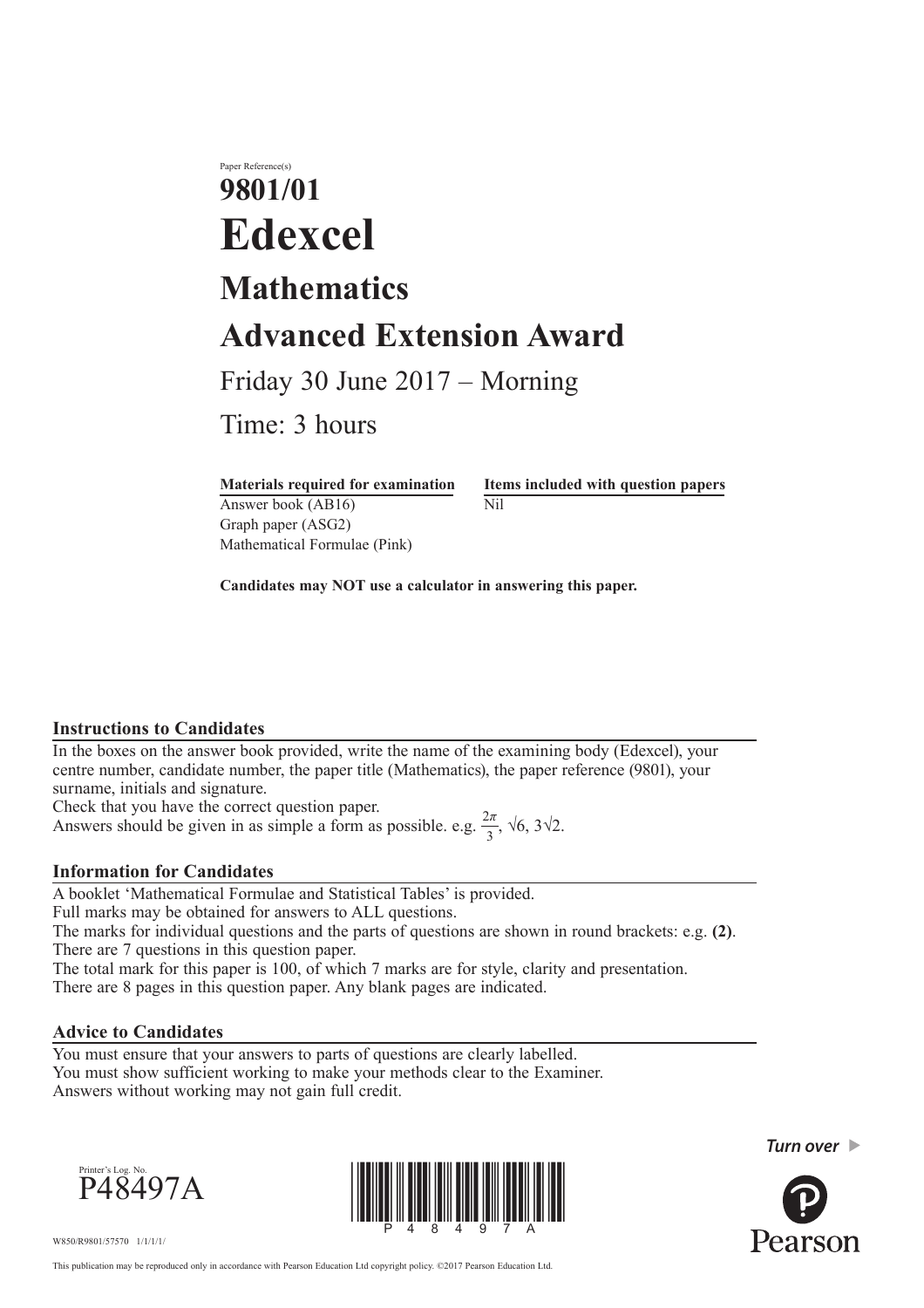**1.** The function f is given by

 $f(x) = \sqrt{x+2}$  for  $x \in \mathbb{R}, x \ge 0$ 

(a) Find  $f^{-1}(x)$  and state the domain of  $f^{-1}(x)$ 

The function g is given by

$$
g(x) = x^2 - 4x + 5 \quad \text{for} \quad x \in \mathbb{R}, x \geqslant 0
$$

- (b) Find the range of g.
- (c) Solve the equation  $fg(x) = x$ .

**(2)**

**(2)**

**(3)**

**(Total 7 marks)**

**2.** (a) Show that the equation

$$
\tan x = \frac{\sqrt{3}}{1 + 4\cos x}
$$

can be written in the form

$$
\sin 2x = \sin(60^\circ - x) \tag{4}
$$

(b) Solve, for  $0 < x < 180^{\circ}$ 

$$
\tan x = \frac{\sqrt{3}}{1 + 4\cos x}
$$

**(5)**

**(Total 9 marks)**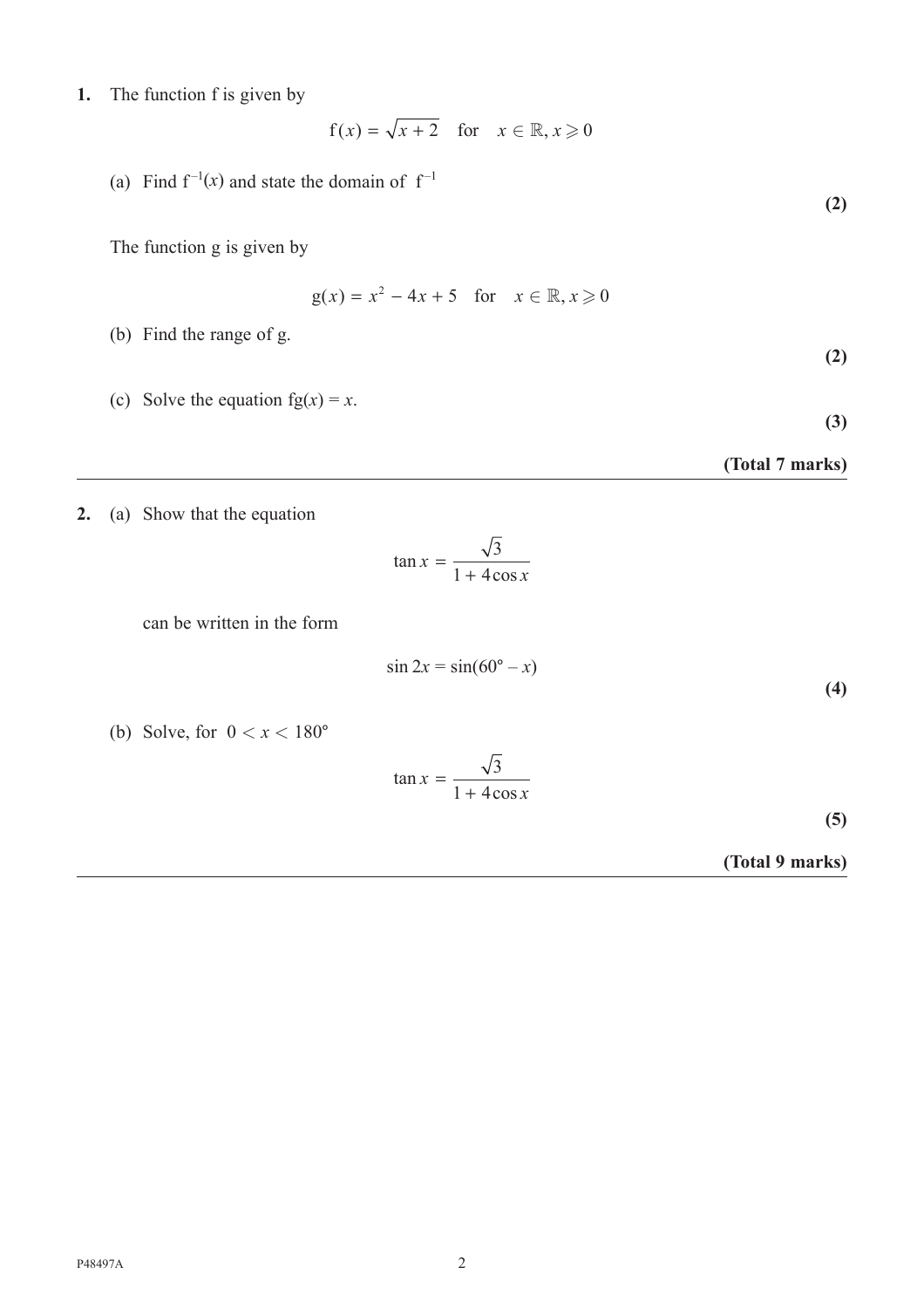| 3. | The line $L_1$ has equation $\mathbf{r} = \begin{bmatrix} -13 \\ 7 \\ 1 \end{bmatrix} + t \begin{bmatrix} 6 \\ -2 \\ 2 \end{bmatrix}$ .                                                                |
|----|--------------------------------------------------------------------------------------------------------------------------------------------------------------------------------------------------------|
|    | The line $L_2$ passes through the point A with position vector $\begin{pmatrix} 1 \\ p \\ 10 \end{pmatrix}$ and is parallel to $\begin{pmatrix} -2 \\ 11 \\ -5 \end{pmatrix}$ , where p is a constant. |
|    | The lines $L_1$ and $L_2$ intersect at the point B.                                                                                                                                                    |
|    | (i) the value of $p$ ,<br>$(a)$ Find                                                                                                                                                                   |
|    | (ii) the position vector of $B$ .<br>(5)                                                                                                                                                               |
|    | The point C lies on $L_1$ and angle ACB is 90°                                                                                                                                                         |
|    | (b) Find the position vector of $C$ .<br>(5)                                                                                                                                                           |
|    | The point D also lies on $L_1$ and triangle ABD is isosceles with $AB = AD$ .                                                                                                                          |
|    | (c) Find the area of triangle <i>ABD</i> .<br>(3)                                                                                                                                                      |
|    | (Total 13 marks)                                                                                                                                                                                       |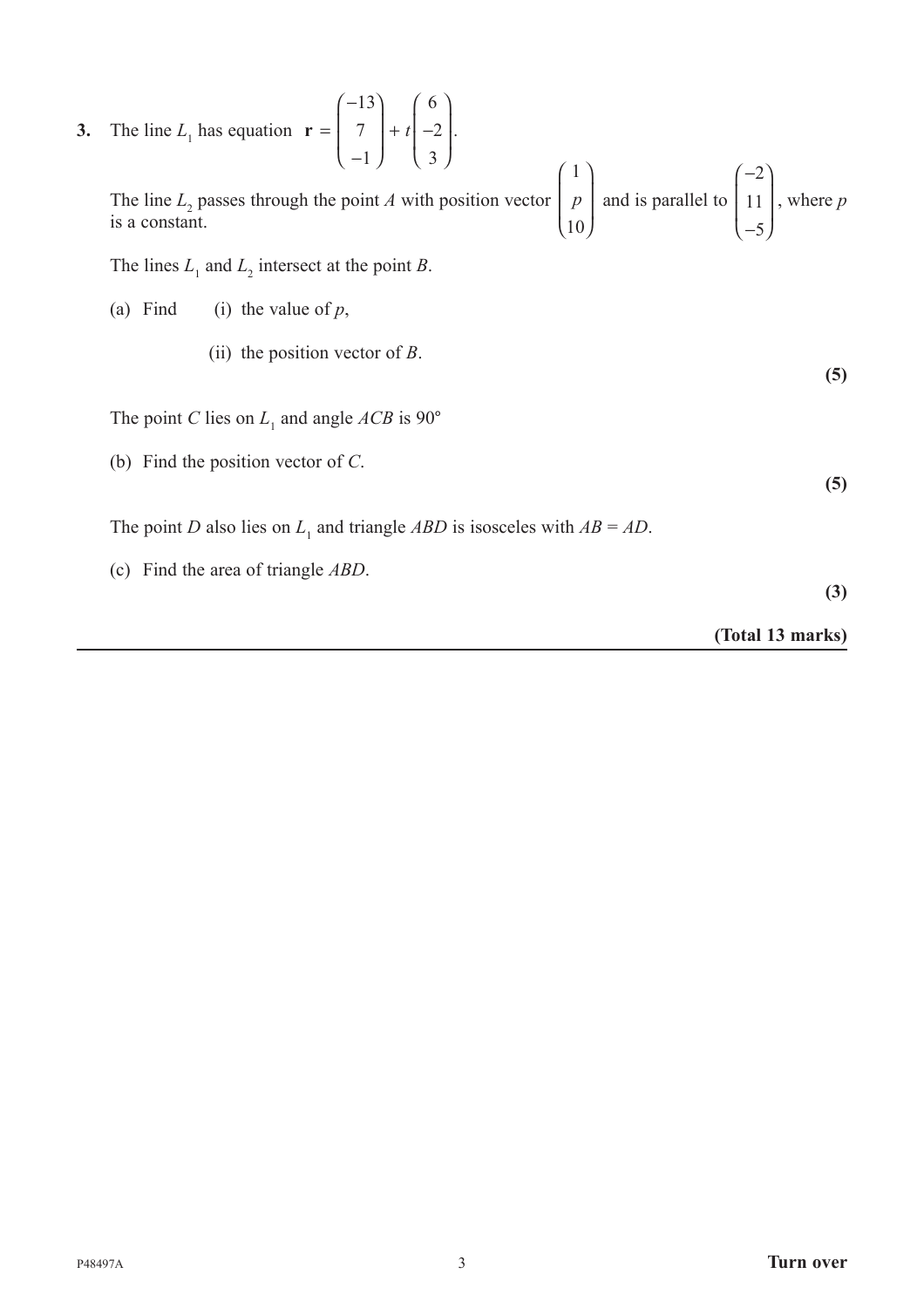

**Figure 1**

Figure 1 shows the equilateral triangle *LMN* of side 2 cm. The point *P* lies on *LM* such that  $LP = x$  cm and the point *Q* lies on *LN* such that  $LQ = y$  cm. The points *P* and *Q* are chosen so that the area of triangle *LPQ* is half the area of triangle *LMN*.

(a) Show that 
$$
xy = 2
$$

(b) Find the shortest possible length of *PQ*, justifying your answer.

**(5)**

**(2)**

Mathematicians know that for any closed curve or polygon enclosing a fixed area, the ratio area enclosed is a maximum when the closed curve is a circle. perimeter

By considering 6 copies of triangle *LMN* suitably arranged,

 (c) find the length of the shortest line or curve that can be drawn from a point on *LM* to a point on *LN* to divide the area of triangle *LMN* in half. Justify your answer.

**(6)**

**(Total 13 marks)**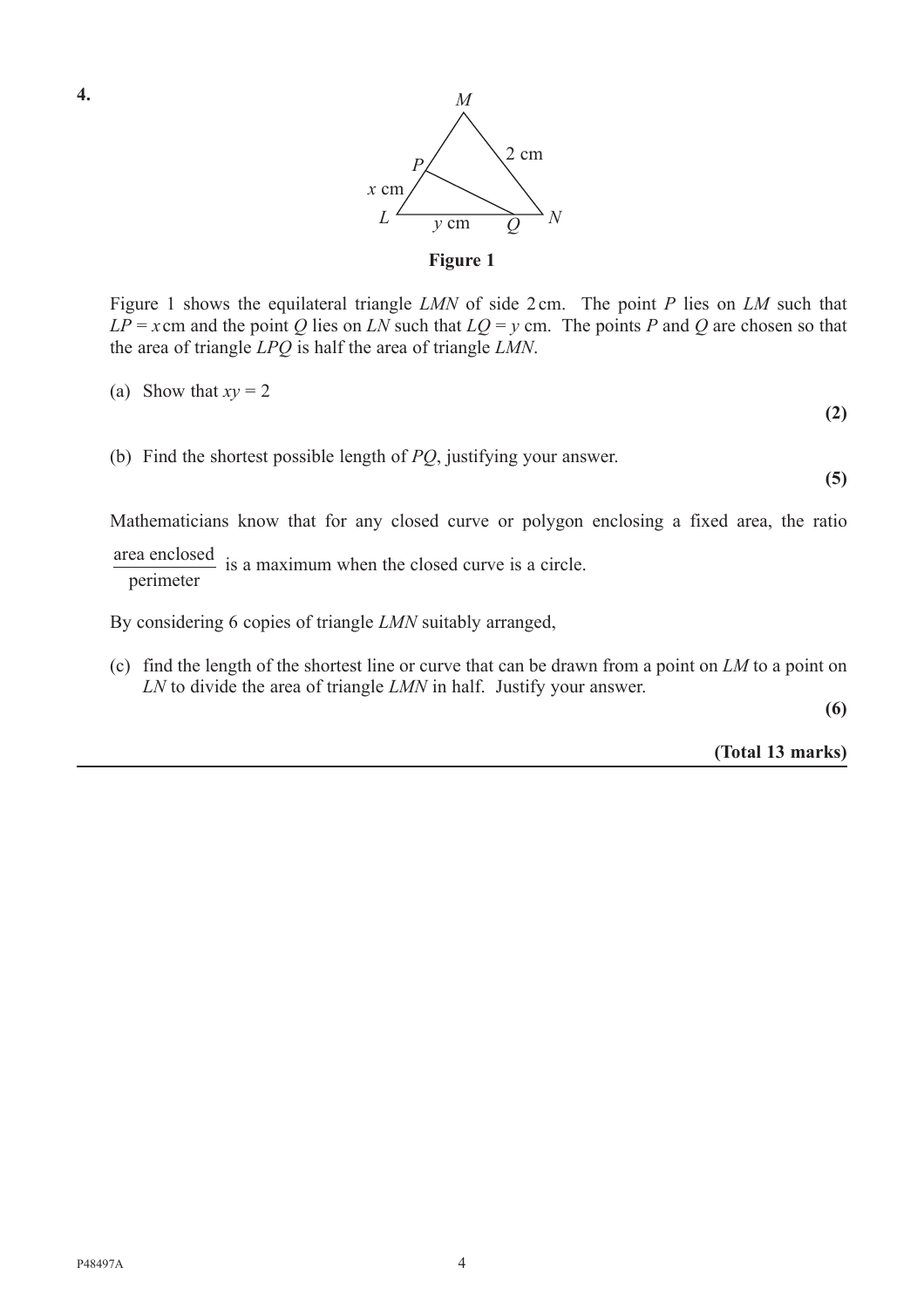

**Figure 2**

Figure 2 shows a sketch of the curve with equation  $y = f(x)$  where

$$
f(x) = \frac{4(x-1)}{x(x-3)}
$$

The curve cuts the *x*-axis at  $(a, 0)$ . The lines  $y = 0$ ,  $x = 0$  and  $x = b$  are asymptotes to the curve.

- (a) Write down the value of *a* and the value of *b*.
- (b) On separate axes, sketch the curves with the following equations. On your sketches, you should mark the coordinates of any intersections with the coordinate axes and state the equations of any asymptotes.
	- (i)  $y = f(x + 2) 4$ **(6)**
	- (ii)  $y = f(|x|) 3$ **(6)**
		- **(Total 14 marks)**

**(2)**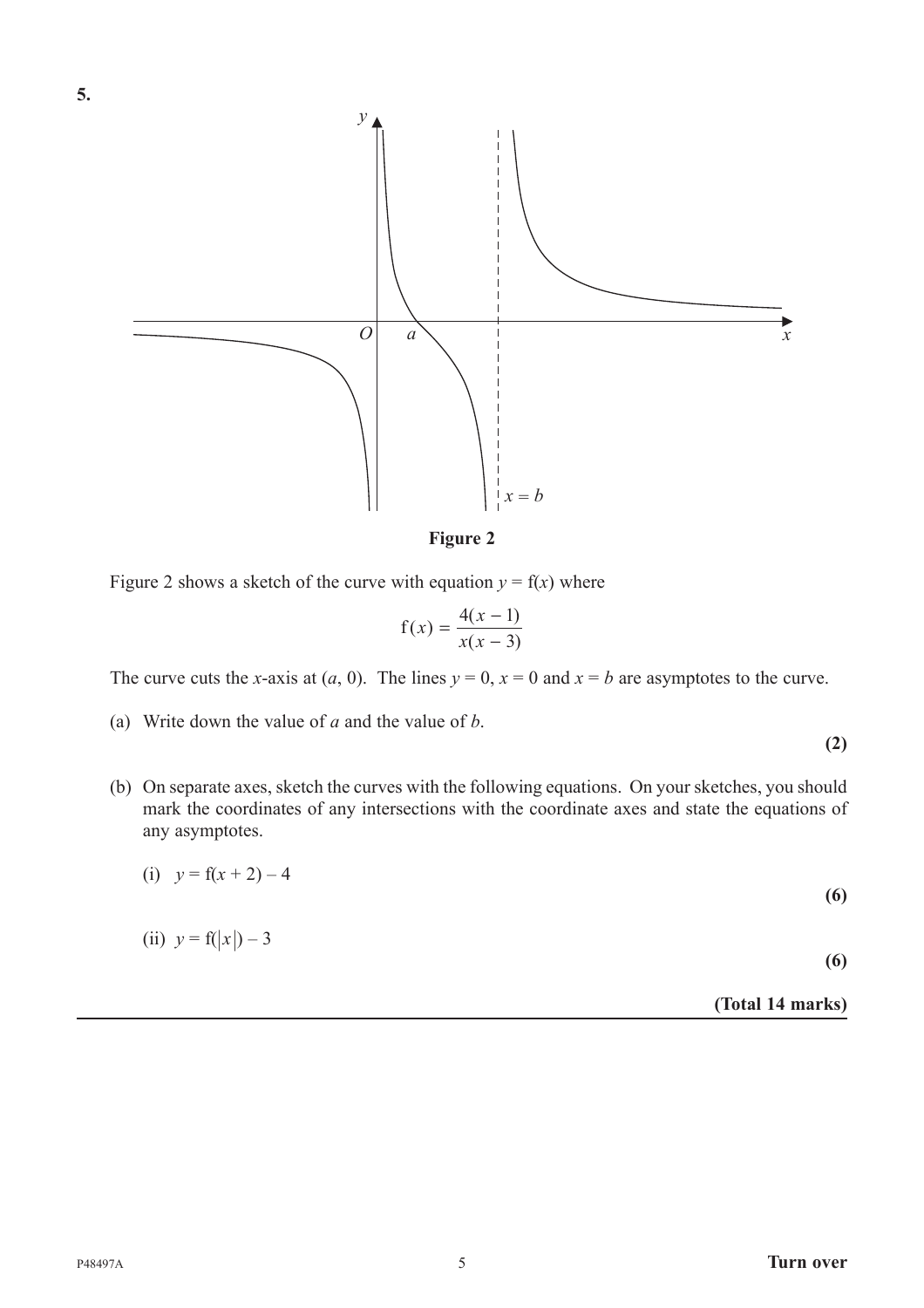**6.** (a) Show that

$$
\frac{\mathrm{d}}{\mathrm{d}u}\ln\left(u+\sqrt{u^2-1}\right)=\frac{1}{\sqrt{u^2-1}}
$$
\n(2)

(b) Use the result from part (a) and the substitution  $x + 3 = \frac{1}{t}$  to find

$$
\int \frac{1}{(x+3)\sqrt{2x+7}} \, \mathrm{d}x \tag{6}
$$

(c) Express 
$$
\frac{1}{2x^2 + 13x + 21}
$$
 in partial fractions. (2)

(d) Find

$$
\int_{1}^{9} \frac{1}{\left(2x^{2} + 13x + 21\right)\sqrt{2x + 7}} dx
$$

giving your answer in the form  $\ln r - s$  where *r* and *s* are rational numbers.

**(6)**

**(Total 16 marks)**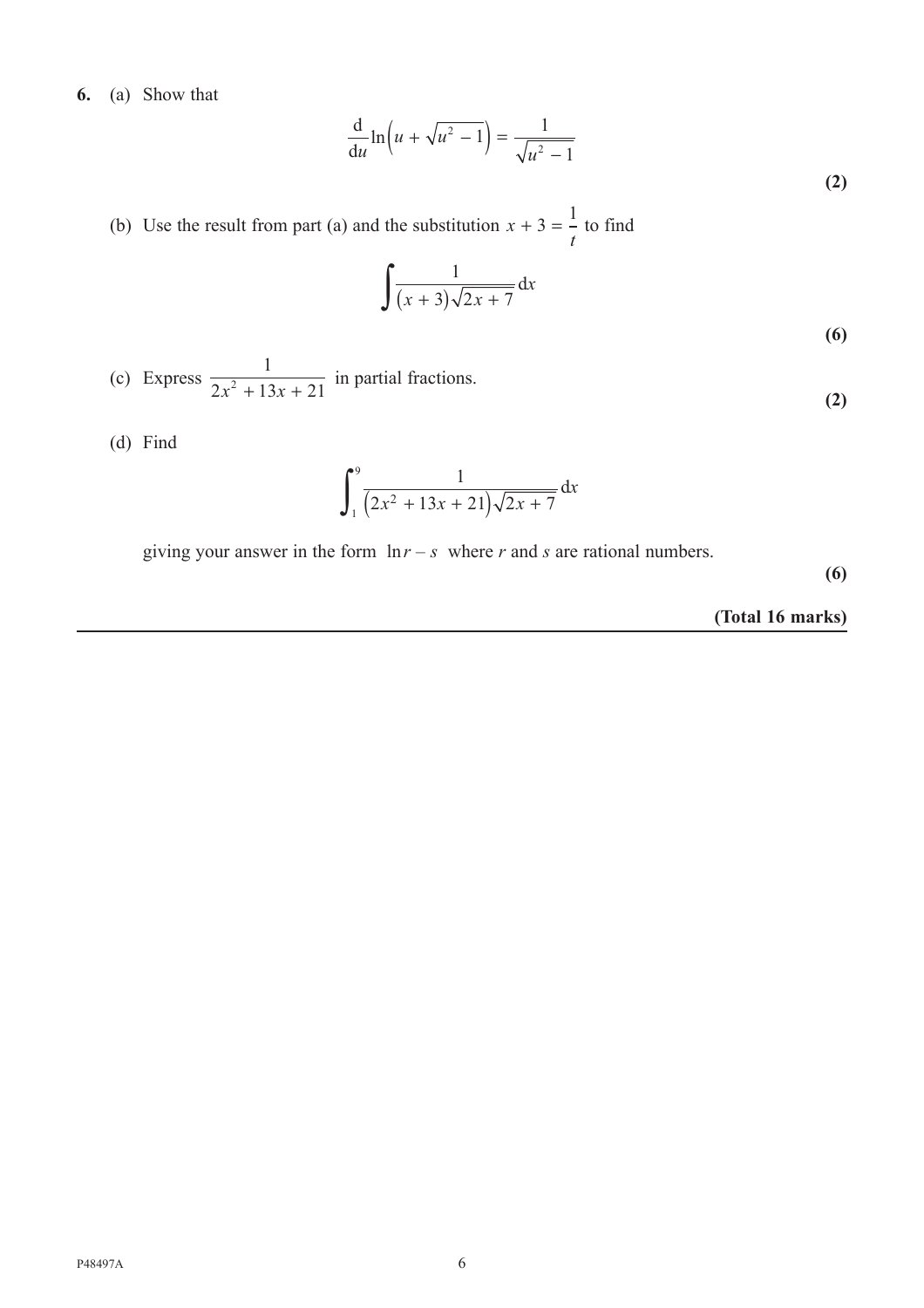

**Figure 3**

Figure 3 shows part of the curve *C* with equation  $y = x^4 - 10x^3 + 33x^2 - 34x$  and the line *L* with equation  $y = mx + c$ .

The line *L* touches *C* at the points *P* and *Q* with *x* coordinates *p* and *q* respectively.

(a) Explain why

$$
x4 - 10x3 + 33x2 - (34 + m)x - c = (x - p)2(x - q)2
$$
\n(2)

The finite region *R*, shown shaded in Figure 3, is bounded by *C* and *L.*

(b) Use integration by parts to show that the area of *R* is  $\frac{(q-p)^5}{q}$ 30 **(6)**

(c) Show that

$$
(x-p)^2(x-q)^2 = x^4 - 2(p+q)x^3 + Sx^2 - Tx + U
$$

where *S*, *T* and *U* are expressions to be found in terms of *p* and *q*.

**(5)**

(d) Using part (a) and part (c) find the value of *p*, the value of *q* and the equation of *L*.

**(8)**

### **(Total 21 marks)**

# **FOR STYLE, CLARITY AND PRESENTATION: 7 MARKS TOTAL FOR PAPER: 100 MARKS**

**END**